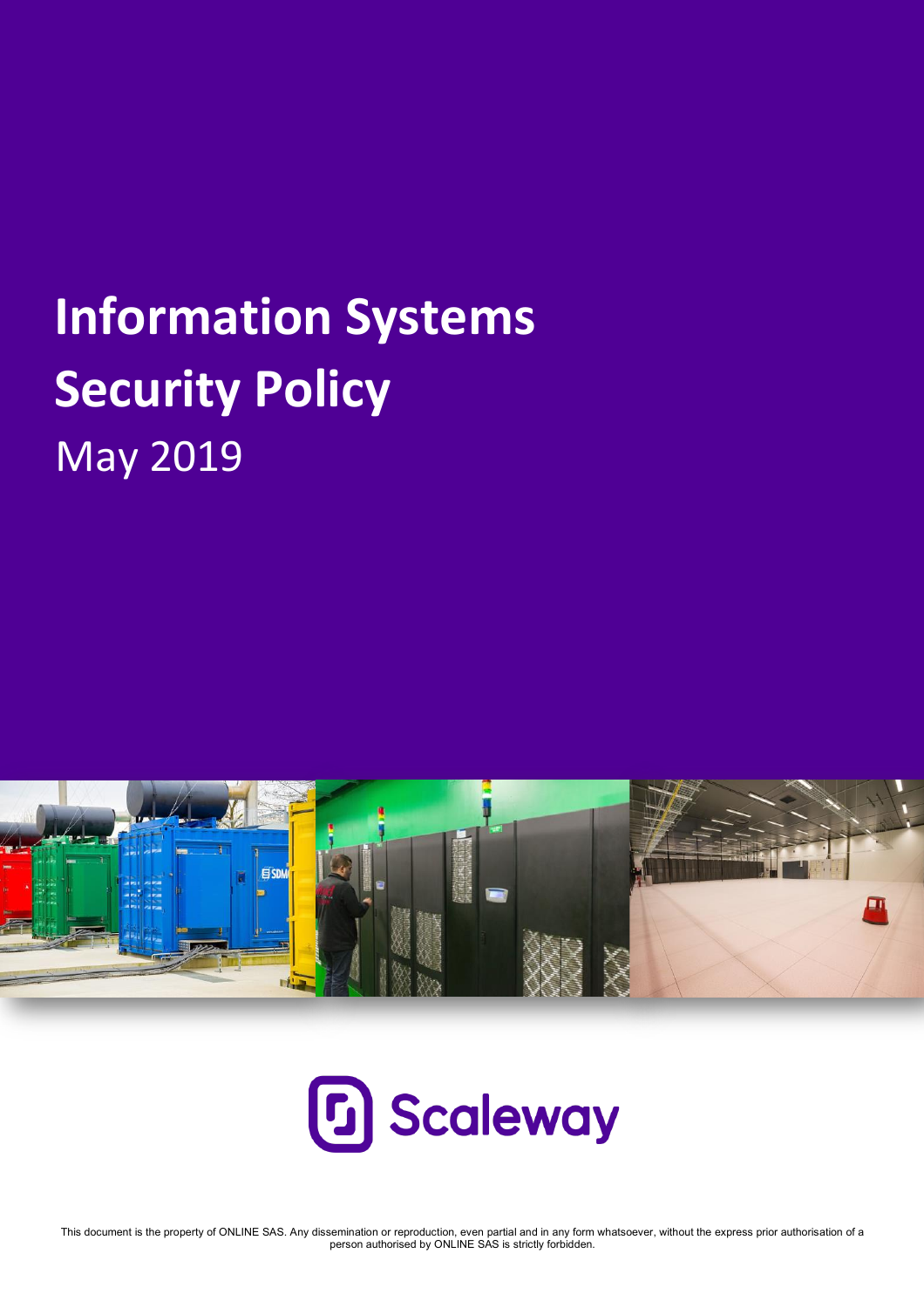# Preface

The security of your data, in addition to being our core business, is our daily priority. We therefore dedicate significant resources to the maximum protection of our information systems as well as our data centres, in order to ensure even greater protection for you.

Building a long-lasting relationship of trust with our customers, by providing services of very high quality, is an essential objective for us. At a time when threats are increasingly potent and sophisticated, it is our duty to continue to protect the resources which are entrusted to us and to consolidate the services that we offer.

That is why Scaleway has set up a security procedure the objective of which is to obtain labels and certifications respected in the market which are, for you, a guarantee of quality and trust.

Our employees adhere to this procedure and actively contribute to it on a daily basis. As responsible individuals, they ensure that the security rules are known, understood and applied, in their area of involvement and within their remit. Ever vigilant, they are on constant alert during their various usages and uses of the information systems, in order to detect possible incidents and to adopt the appropriate behaviour when faced with a risk situation.

This Information Systems Security Policy is applicable, in respect of the subcontracting relations between Scaleway and its Customers, to the data that the Customer sends to Scaleway to this end.

Scaleway thanks you for putting your trust in us.

 **Arnaud De BERMINGHAM**  CEO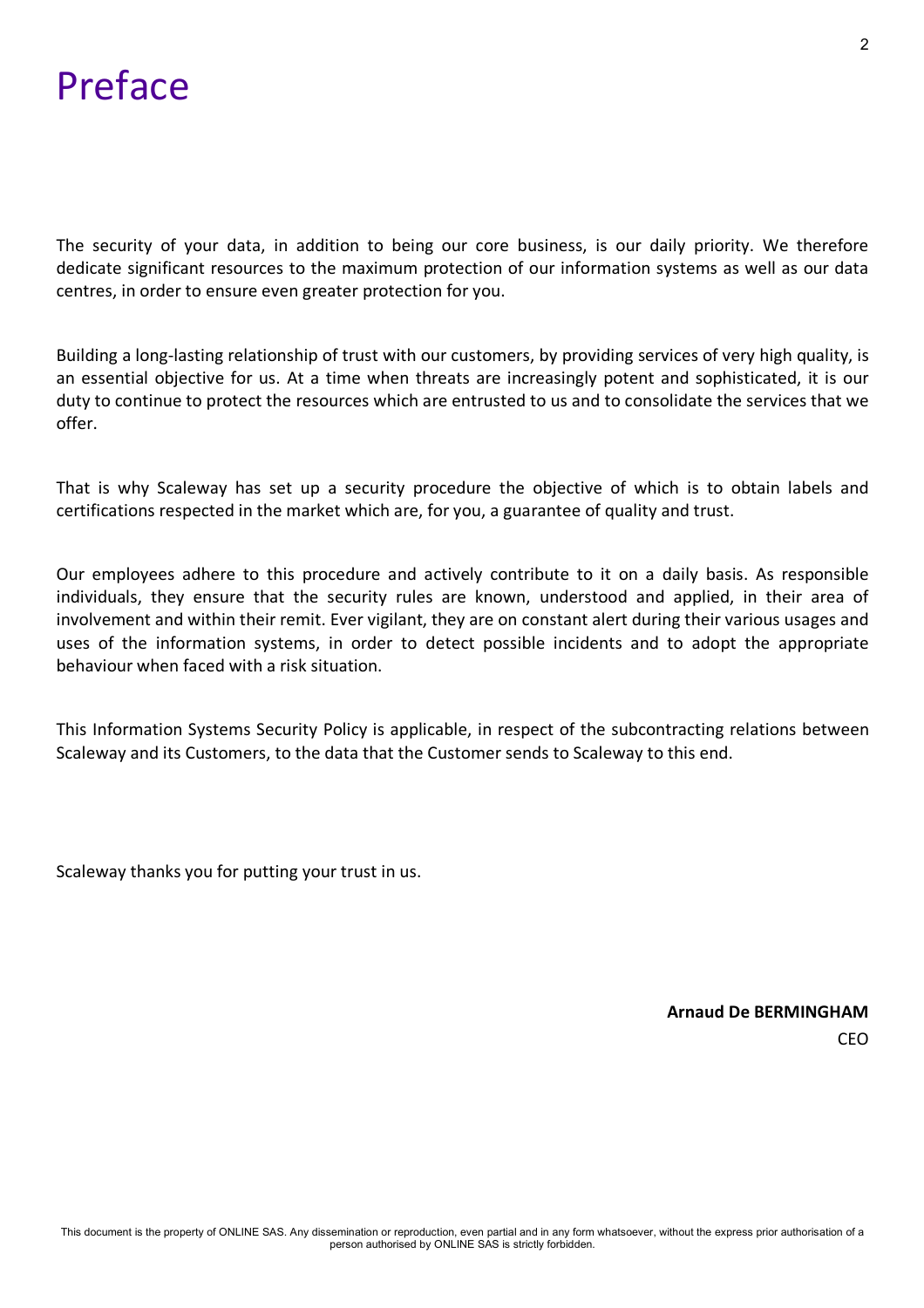#### **Contents**

| $\overline{1}$   |  |
|------------------|--|
| $\overline{2}$   |  |
| $\overline{3}$   |  |
| $\overline{4}$   |  |
| $\overline{5}$   |  |
| $6 \overline{6}$ |  |
| $\overline{Z}$   |  |
| 8                |  |
| 9                |  |
| 10               |  |
| 11               |  |
| 12               |  |
| <u>13</u>        |  |
| 14               |  |

This document is the property of ONLINE SAS. Any dissemination or reproduction, even partial and in any form whatsoever, without the express prior authorisation of a person authorised by ONLINE SAS is strictly forbidden. This document is solely for information purposes and has no contractual value as it stands. (ONLINE SAS 8, rue de la ville l'évêque 75008 PARIS)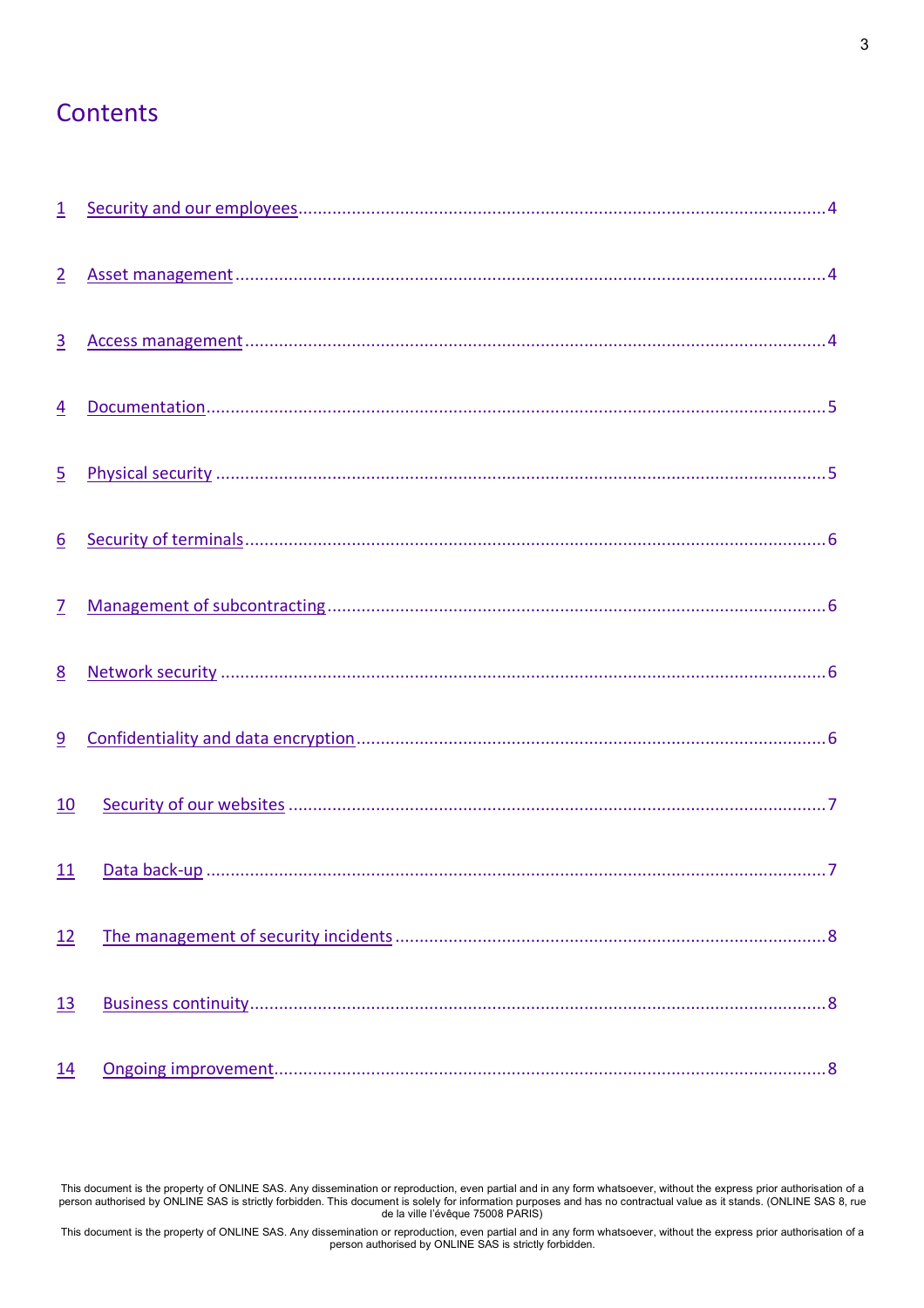#### 1 Security and our employees

At Scaleway, learning and applying the security measures starts from the employees being hired, so that the culture of security is disseminated throughout the whole company. Each employee is aware of the threats to the information systems and therefore knows his/her responsibilities in relation to them. That allows him/her to assume a role of an ongoing contributor.

To that end, the company has introduced a charter for the proper use of IT resources. This is signed by each employee as soon as he/she joins Scaleway.

When they join, our employees receive a guide of good security practices and are made aware of the issues associated therewith through internal departments and numerous training sessions organised on a regular basis.

#### 2 Asset management

Effectively guaranteeing the security of our information systems requires knowledge of security needs. That is why each asset - hardware, workstation, server, telephone, etc. - is included in a detailed inventory and is then classified with an owner who is linked to them.

A disposal procedure is formalised and implemented when an asset is withdrawn from the information system or disposed of.

#### 3 Access management

One of the essential factors of the security of the Information System is the management of physical and logical access: this relies on effective processes allowing good management of identities, the ongoing updating thereof and robust two-factor authentication mechanisms.

Thus, each user accessing Scaleway's Information System is duly identified and authenticated. Each account is assigned to a single individual to guarantee traceability of access and actions.

The rights and authorisations given to users are defined according to their business profile and in accordance with the principles of least privilege and separation of powers to guarantee data confidentiality. Accounts are reviewed every 60 days to ensure the legitimacy of all of the accounts.

A separate password policy for user and administrator accounts including complexity rules is implemented when creating and modifying an account.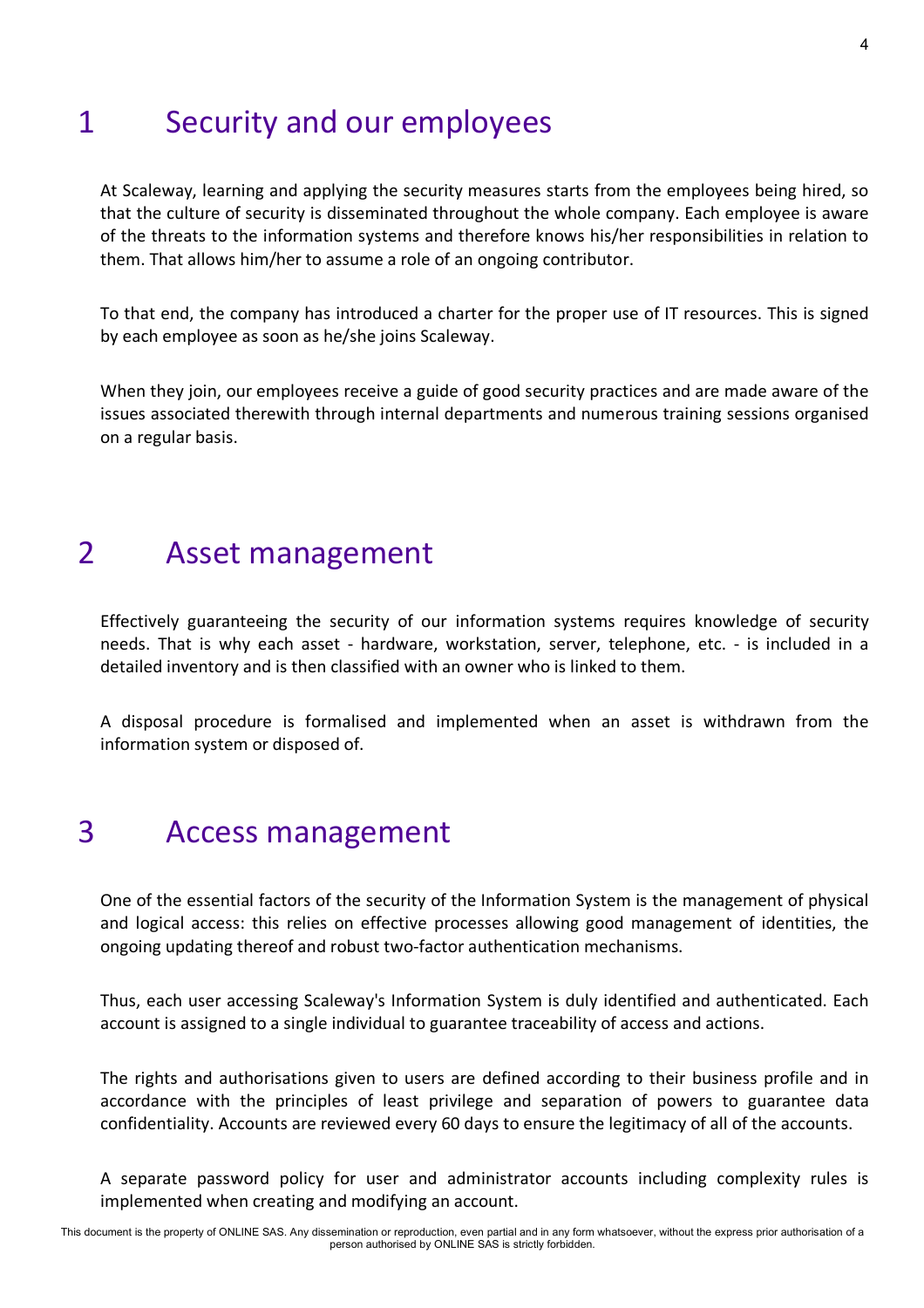## 4 Documentation

Documenting the methodologies, processes and actions is essential to ensure their proper application.

The documentation is therefore regularly updated. It standardises the practices within Scaleway and is used and implemented at all levels of the company.

# 5 Physical security

At Scaleway, we actively implement physical security policies both in our data centres and in our premises.

A set of physical protection measures is implemented including the following:

- **Video protection and anti-intrusion systems on all sites**;
- **A security airlock with single entry verification** to guarantee the security of entry/exit flows;
- **A unique access badge with a biometric fingerprint** for each employee or visitor;
- **Access control by active badges** at all entrance and exit doors;
- **An access and site management policy** based on the profile of the employees and subcontractors;
- **A security guard or receptionist** or, failing that, ongoing monitoring by duly authorised company employees.

Each user of the Information System also contributes to physical security by complying with the good practices, such as shutting office doors, the "clean desk" policy, the locking of workstations during absences, the encryption of workstations by default, or the enhanced protection of sensitive documentation.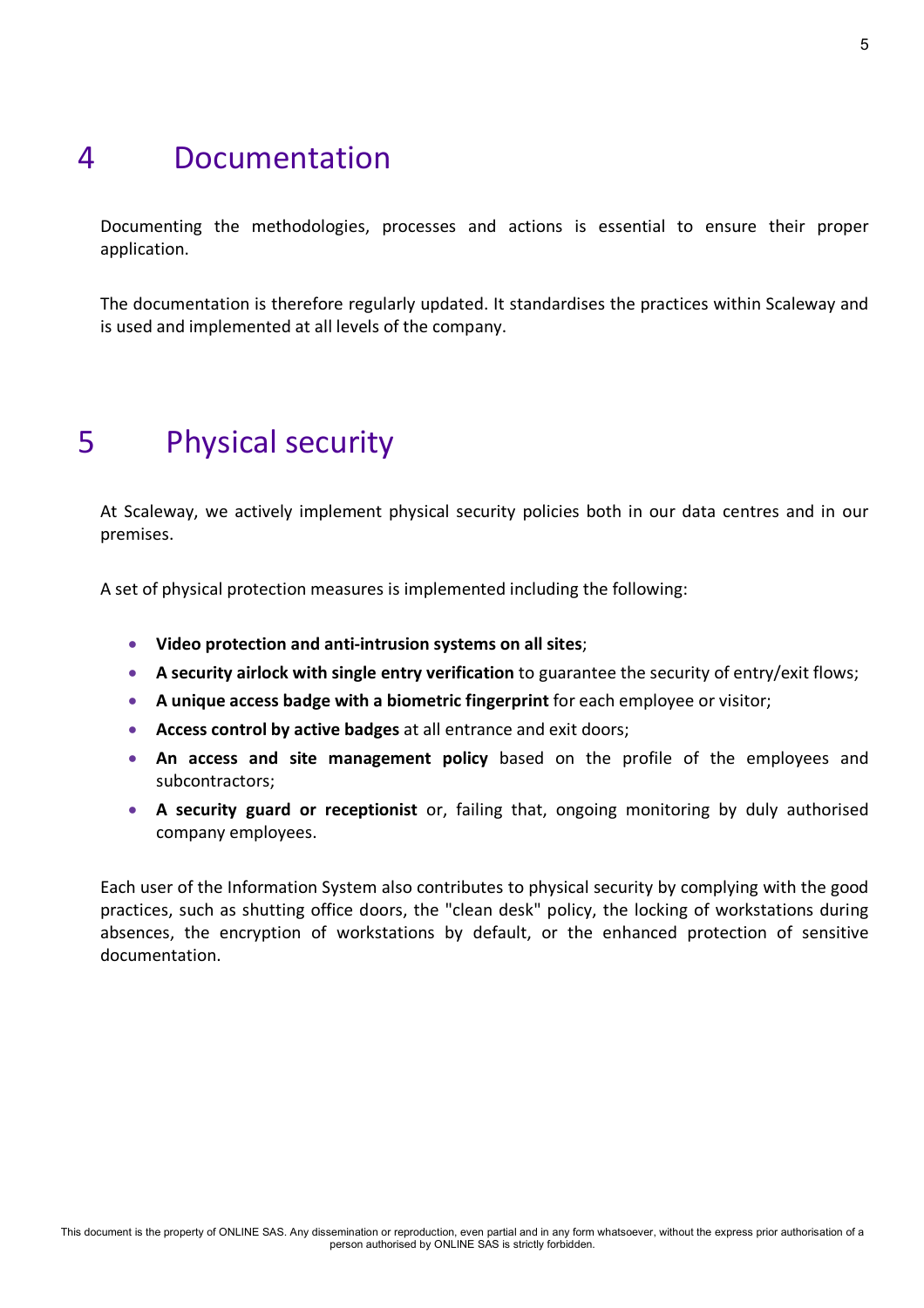# 6 Security of terminals

Scaleway's workstations are all equipped with disk encryption by the operating system. Access to the workstation is only possible after a mandatory authentication phase (password or biometrics).

Mobile business equipment is also protected by biometrics. Our employees take all necessary precautions to protect their equipment, in order to best ensure the protection and security of personal data, in accordance with our security policy.

#### 7 Management of subcontracting

All contracts with our subcontractors include applicable strict security requirements as well as means of checking compliance therewith.

The requirements that we have with our subcontractors are at least equivalent to our own internal security requirements, in order to respect our commitments concerning a high level of security of the information systems.

#### 8 Network security

A network partitioning and confinement policy is implemented within Scaleway's networks. This partitioning is accompanied by a policy of internal and external filtering in order to combat malware.

The networks within Scaleway's Data Centres are redundant and allow it to be ensured that business is continued for customers and employees.

Also, remote access to Scaleway's information system is achieved via an encrypted and authenticated VPN.

#### 9 Confidentiality and data encryption

Various encryption measures are implemented to ensure the confidentiality of the data hosted and processed.

Firstly, all of the storage of the workstations is encrypted by default, so as to guarantee that the information is inaccessible to unauthorised persons.

Then, you can control the storage of your content and choose the security status of your content and the data in transit. Scaleway provides you with encrypted and authenticated VPN tunnels.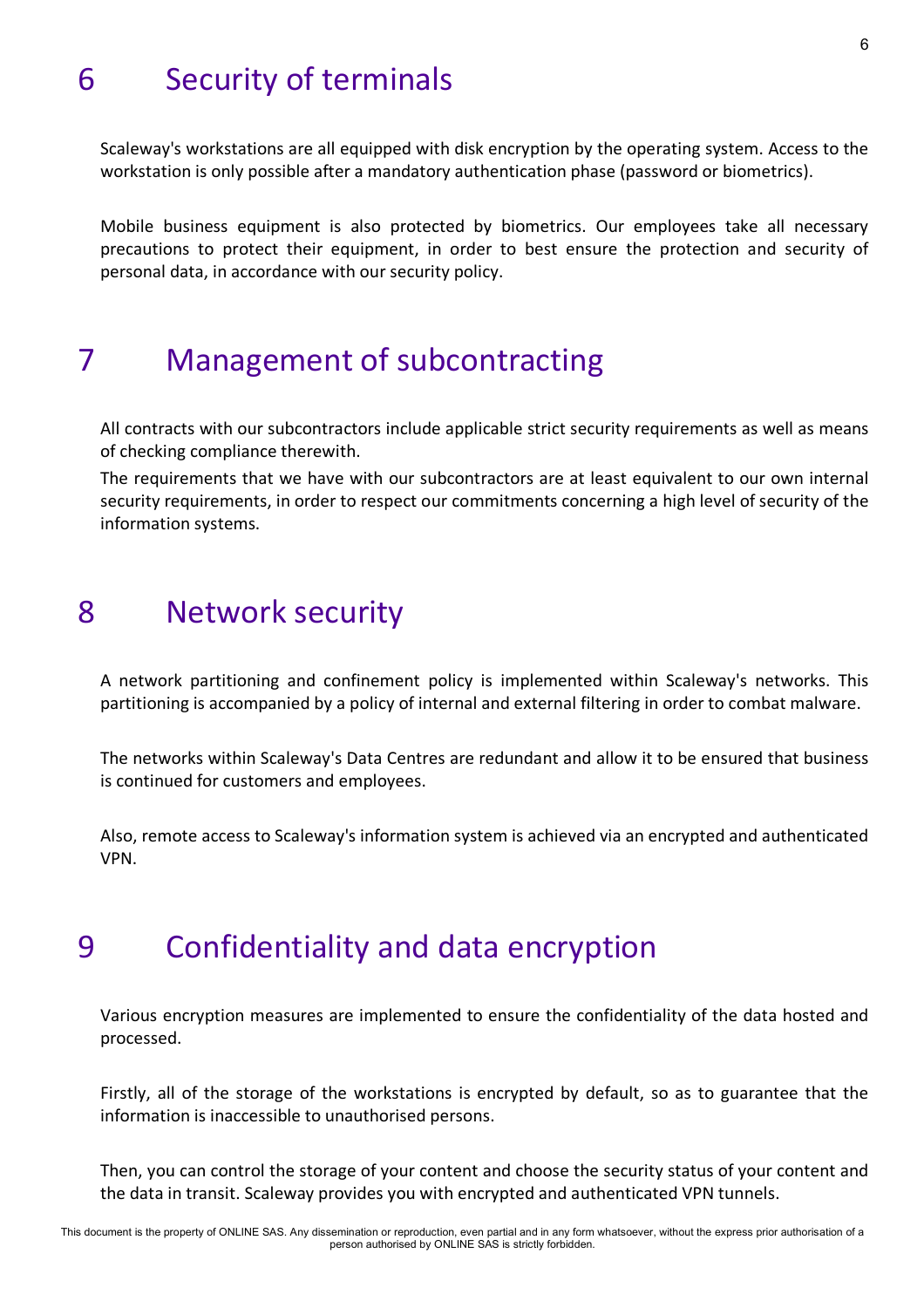Finally, the media containing the information are protected against unauthorised access by means of physical protection.

Scaleway never accesses or uses the data that you store other than in the cases expressly stipulated in the contract, on your documented instruction or if the applicable regulations require it to do so. In addition, your data is never sold to third parties.

# 10 Security of our websites

At Scaleway, we are aware of the various constant threats that websites are under. For this reason, we have taken the necessary security measures to guarantee the protection of the data processed by our sites.

Hence, we use the latest versions of the TLS protocol on all of our websites, ensuring that it is particularly effective on the pages processing personal data (e.g. registration forms, connection page, etc.). You are however solely responsible for the confidentiality and security of your logins to your console.

We have also introduced a policy relating to the use of tracers which we can place on the terminals of visitors in order to explain their purposes and their operation, in a fully transparent manner. We also ensure that the visitor can manage the use and the placement of these tracers.

Finally, all of the actions associated with user accounts are strictly reserved for a limited number of administrators, and are strictly limited to the requisite administration actions.

# 11 Data back-up

All of the applications, operating systems, events, configurations of the equipment and production data which deliver a function to the users (internal, customers, etc.) are backed up regularly. The frequency of the back-ups depends on the type, the sensitivity and the volume of the data.

Regardless of the data backed up and the type of back-ups, they are stored on dedicated servers.

Only the system and network administrators, and also the ISSM, can access the back-ups for legitimate reasons such as the management of incidents.

Finally, data recovery tests are carried out regularly by the system and network administrators on Scaleway's functional scope in order to ensure their correct functioning.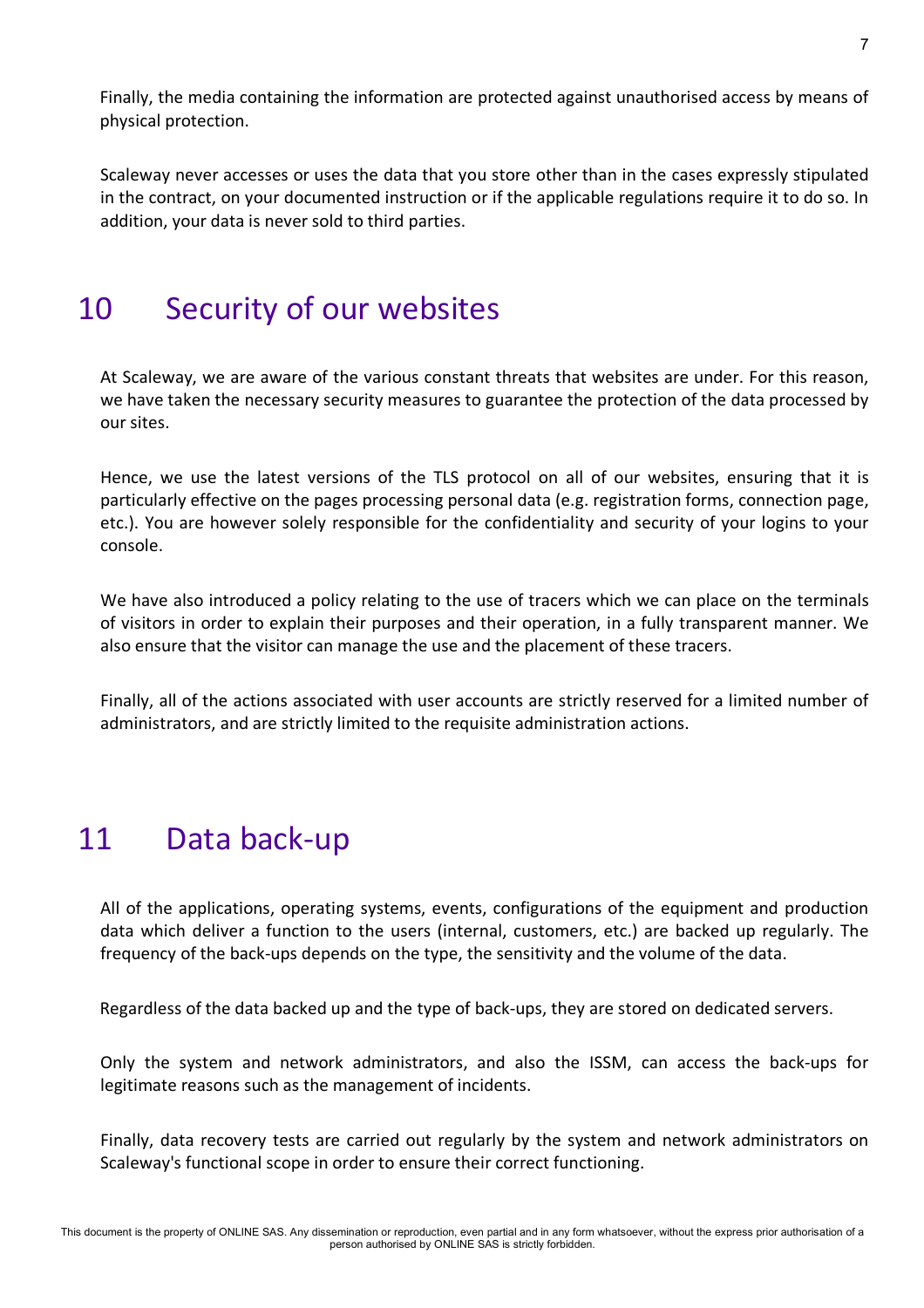# 12 The management of security incidents

Security incidents are handled in accordance with a formalised, validated procedure known by all**.** This allows an appropriate response to be provided in the event of a major incident that might affect the security of the Information System or of the data of its users, agents or clients.

These procedures are regularly tested and updated to ensure their relevance and effectiveness at all times.

In addition, all users are obliged to report to the security teams, without delay, any act that may represent an actual or suspected breach of the security rules.

#### 13 Business continuity

The continuity of the Information System is assured thanks to a set of measures, including:

- •The redundancy of primary infrastructure equipment (air conditioning, hardware, incoming electrical lines, generator sets, power supplies to the racks, etc.);
- Local technical support with technicians onsite or on call, allowing rapid intervention on the equipment or infrastructure in the event of an incident;
- •A formalised and regularly tested business continuity and recovery plan in order to reduce downtime due to an incident as much as possible;

# 14 Ongoing improvement

At Scaleway, the security measures and practices are reassessed periodically and regularly, in order to take account of four important elements:

- a) Changes in the threats;
- b) Good risk coverage;
- c) Regulatory changes;
- d) Exhaustive coverage of the scope.